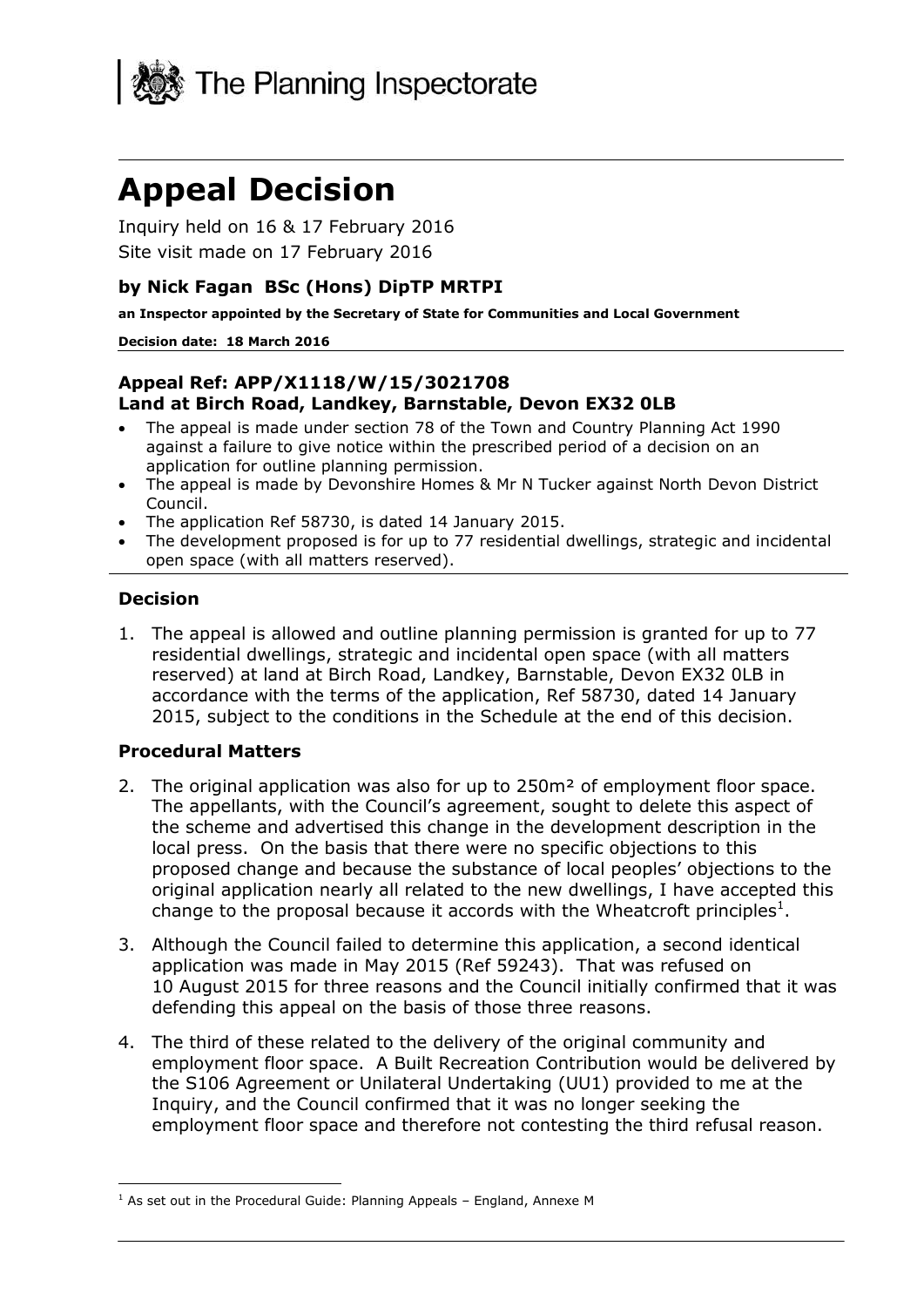- 5. The Council confirmed at the Inquiry, as did the representative from Devon County Council, that the appellants' other Unilateral Undertaking (UU2) made provision for a satisfactory financial contribution towards improvements of the main highway junction on the A361 providing access to Landkey village, and so it is not contesting the second refusal reason. I address the obligations in the Agreement and UUs below. The Council also made clear at the Inquiry that it was not contesting the proposal in terms of its residual traffic impact on the local highway network.
- 6. It also withdrew its case, such as it was, in relation to housing land supply. It accepts that because it cannot currently demonstrate a 5-year supply of deliverable housing sites, its relevant policies for the supply of housing are out- of-date as set out in paragraph 49 of the National Planning Policy Framework (NPPF). In this case that means 'saved' Policies ENV1 and HSG2 of the North Devon Local Plan (LP).

#### **Main Issues**

 7. Accordingly, the main issues are whether occupiers of the development would have safe and suitable access by sustainable modes of transport to key facilities and whether the proposal would comprise sustainable development.

#### **Reasons**

#### *Access*

- 8. The development site is a 4.81 hectare greenfield site on the north-east side of Landkey village, currently in agricultural use. Although all matters are reserved including the details of the accesses, it is clear that vehicular access to the site would be taken from Birch Road, to which the Council has no objection in principle.
- as shown on the illustrative layout plan, one at the north-west corner of the site onto Acland Cross, one near the south-western corner of the site onto Ackand Road, and the other from near the south-east edge of the site onto the paved footpath on Millennium Green via a new stretch of footpath to be constructed and paid for by the developer. 9. It is also intended to create three pedestrian (and possibly) cycle access points,
- 10. Acland Road is unlit, has no footpath and is generally too narrow to allow two cars to pass each other. Whilst there is sufficient width for a car and pedestrian to pass each other pedestrians do not feel very secure walking along people or parents with children. This central section is considerably sunken below the level of the site and a footpath/cycleway would require a fairly long stretch of ramp if it was to be useable by the occupiers of the development. I was provided with an illustrative 1:250 scale drawing of how a 1 in 20 gradient ramp could do this. Acland Road has a blind 45º degree bend about half way along its length. Owing to the steep slope of the land in this section and the constraints of land ownership, the ramp leading from the site would have to connect with the road at a point approximately 60-80m north of this blind the central section of the road; this would particularly be the case for elderly bend.
- 11. Hence the proposed footpath/cycleway would discharge pedestrians and cyclists from the development fairly close to a blind bend where the land slopes up steeply towards the site. Acland Road also curves towards the north and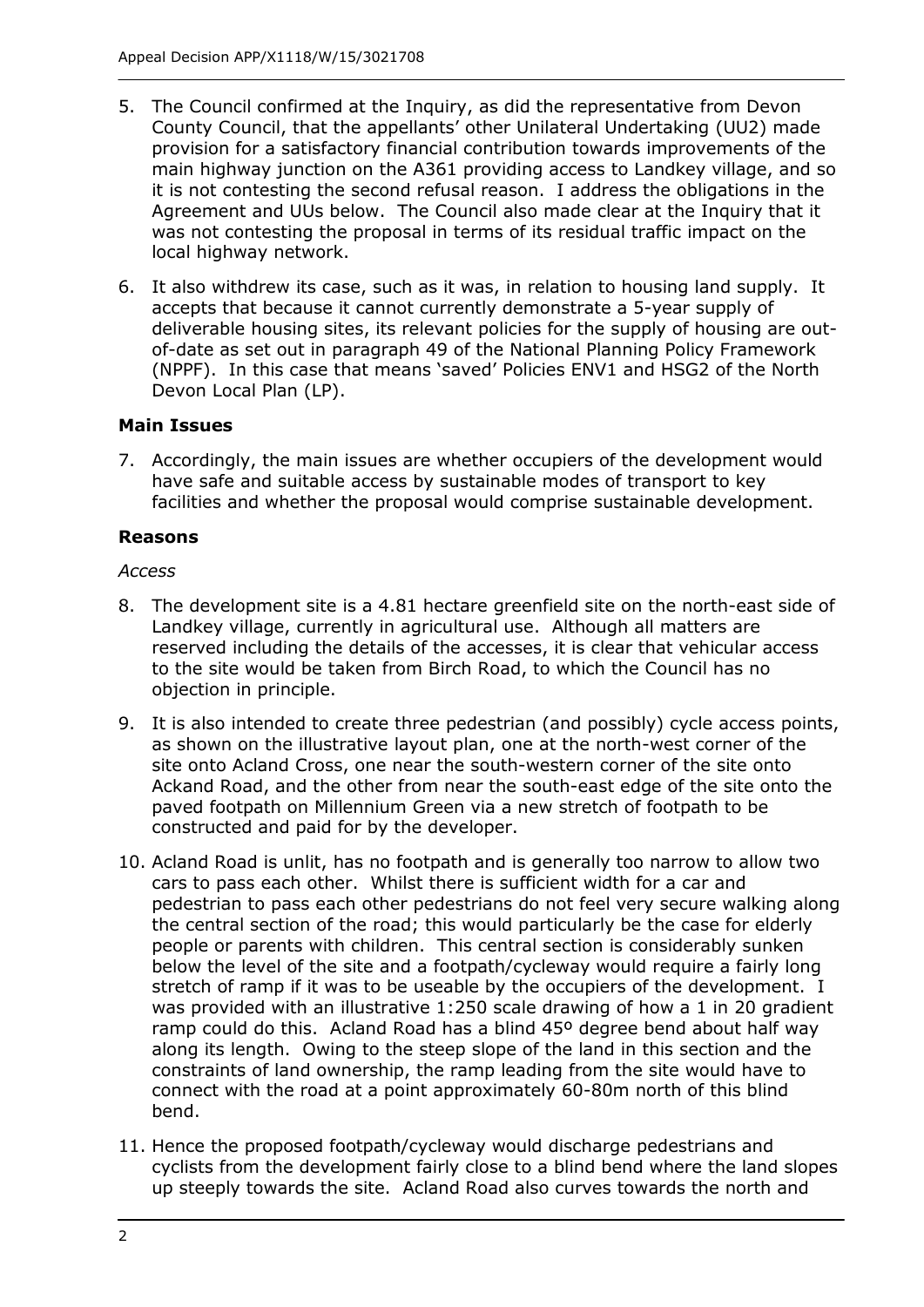entering the road at this point for the drivers of cars travelling both north and south would be fairly poor. Likewise, the ability of pedestrians and cyclists to see cars approaching would also be poor. due to its high banks and hedgerow the visibility of pedestrians and cyclists

- 12. That said, several mitigating factors should be acknowledged. The appellants' traffic surveys show that Acland Road is very lightly trafficked. The surveys were carried out in February 2014 and December 2015 and I acknowledge that there may be more traffic in the summer. But even assuming that it was 50% more and that a large proportion of the traffic from the proposed development was to use this road, it would still not be heavily trafficked.
- 13. Acland Road is clearly used by pedestrians already and just south of the point at which the proposed path would meet the road there is a flat sliver of land, albeit in different ownership, which would allow pedestrians to step away from the road if they needed to in order to avoid a car. The traffic surveys also speed limit. I was also able to observe, in my visits to the area, that drivers bends in the road, especially the blind bend, including when I was the only pedestrian on the road. This is not surprising given the road's physical show that the 85<sup>th</sup> percentile speed is no more than 25mph, despite the 30mph slowed down to speeds well under the speed limit as they approached the constraints.
- 14. Nonetheless, due to its narrowness, blind bend, generally curving alignment and steep sided enclosing banks Acland Road is not an ideal thoroughfare for either pedestrians or cyclists, especially at night due to its unlit nature. The appellants' argument that it is a 'shared space street' rather than a 'road' as defined in Manual for Streets 2 (MfS2) is rather fanciful in my opinion. This is because although there are houses on its west side, they are set back from the road at a higher level and do not therefore directly overlook it. The proposed houses would be located well above the road and even further set back from it. Hence the road's principal function is and would remain one of through movement of traffic rather than as a 'place' as defined by MfS2.
- 15. For these reasons I conclude that Walking Route  $2^2$ , which uses Acland Road store and nearest bus stops, would not on balance provide safe and suitable access for pedestrians and cyclists. and is the shortest route between the site and the Post Office/convenience
- 16. However, there are other routes which could and would be used. Cyclists from the site would be likely to use Birch Road if they were heading into Barnstable past the golf club, which would be the quickest and most direct route, and such a journey would take between about 15 and 30 minutes depending on the precise destination within the town. Although cyclists may well use Acland Road, they could also travel eastwards on Birch Road to link to Tanners Road and then Blakes Hill Road if they were cycling east towards Swimbridge.
- 17. Walking Route 1 (WR1) would also use Birch Road. Whilst there is an 80m section of the road from Acland Cross to the commencement of the new footway in front of the Loring Fields development without a footway, this the same time and is straight with good visibility. There is enough room for section of Birch Road is wide enough for two cars and pedestrians to pass at

j

 Statement of Common Ground on Highways and Transport matters (SoCGHT) <sup>2</sup> The suggested Walking Routes 1-5 are set out in Figure AJW-7.1 – Appendix 8 in Mr Wozniczko's Proof & in the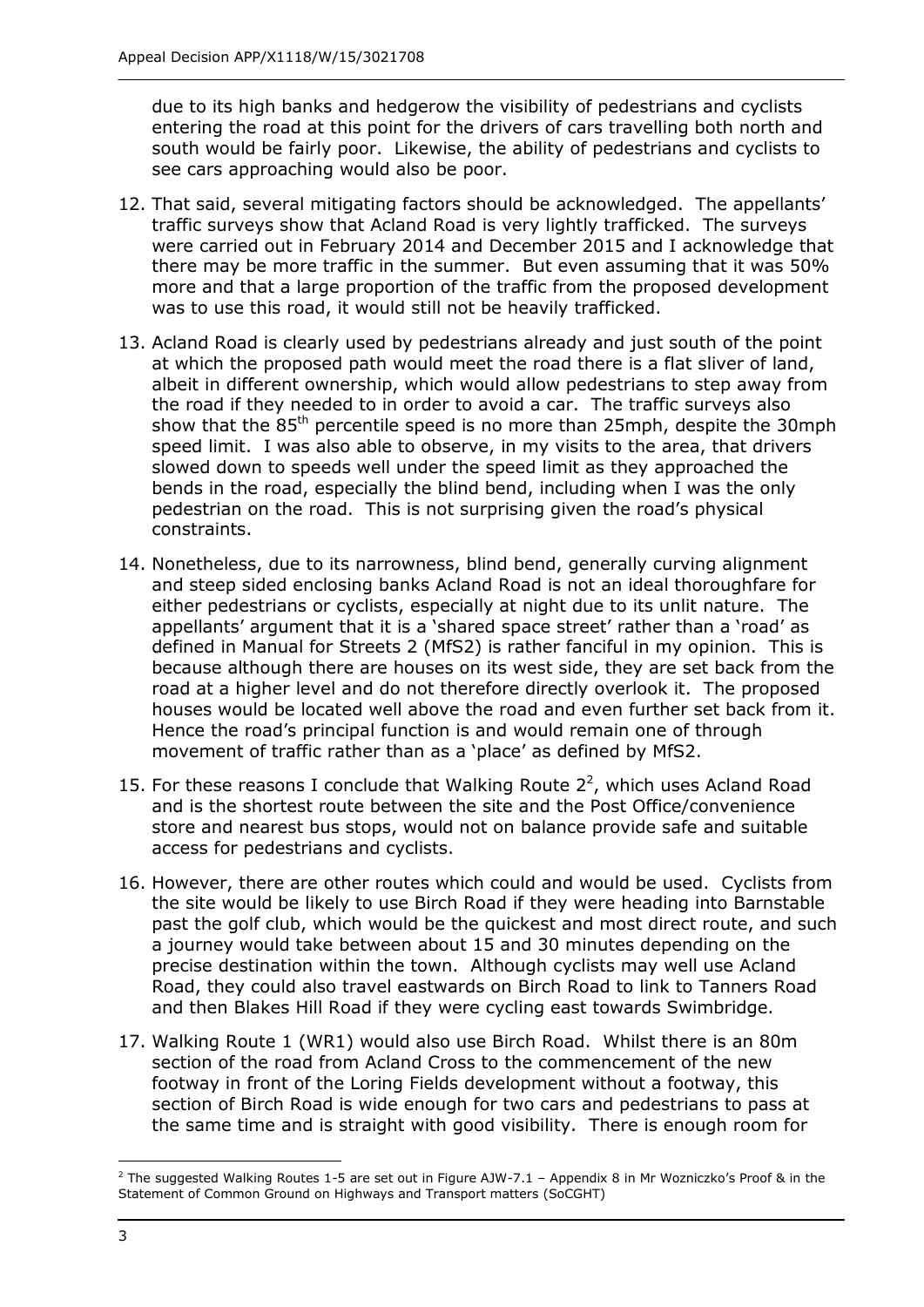of injury from passing vehicles. I appreciate that there was a road traffic accident in 2012 involving a pedestrian but this was on the narrower section of Birch Road to the east of the site and so is not directly comparable. any pedestrians using this section of Birch Road to do so without significant risk

- 18. WR1 then passes through the new Loring Fields development and crosses Denes Road. It is only this small section of road that is unpaved before WR1 to the primary school in Bakers Way. This small section of road, even for children, would not be unduly hazardous because Denes Road is very narrow and parked cars mean that any oncoming traffic is forced to drive very slowly at this point. This would be the safest route to the bus stops near the school and would be a realistic alternative for pedestrians wishing to access the PO/convenience store if they were worried about safety on Acland Road. turns into Dene's Close and then follows the pavements on the suburban roads
- 19. Walking Routes 3, 4 and 5 would all be through Millennium Green via the proposed new footpath connection. I heard at the Inquiry that the Millennium Trust, which manages the Green, had no objection to such a footpath link onto their existing paved footpath provided that there is no electric lighting and that the developer funded its construction and maintenance, which it has said it would do. WR3, which uses the footway at The Orchards, would be the closest convenience store. WR4, which passes through the village car park, would be walking route for residents of the south-eastern part of the site to the the closest route to the nearest bus stops next to the Castle Inn.
- 20. The Council points out that the routes through Millennium Green are unlit, not overlooked by any dwellings and would be perceived as a security threat and therefore unlikely to be used very much. I acknowledge that this could be an issue during hours of darkness but fail to see why this would apply to daylight use. The Millennium Green appears to be well used by dog walkers even at this time of the year (i.e. winter) and as the main open space in the village I would expect it to be more intensively used in the summer, including by children using the play area near the Tanners Road entrance.
- 21. The Council's main concern is essentially that whilst WR1 and WR3-5 are generally safer than WR2 (the Acland Road route), in that they mainly utilise footways, they would be considerably longer and therefore unlikely to be used walkable neighbourhoods are typically characterised by having a range of facilities within 10 minutes walk, which equates to about 800m. Some of the facilities would be further away than this, as illustrated in Table 7.1 in the SoCGHT and in the Council's evidence. Indeed the school would be nearly twice as far using WR5. in practice. In support of this claim the Council cites the MfS advice that
- 22. However, MfS also states that 800m is not an upper limit and that walking offers the greatest potential to replace short car trips, particularly those under 2km. Clearly, 800m is far more walkable than 2km for the majority of people. stops giving access to the regular and frequent 155 service to Barnstable and Exeter, are within 1km of the majority of the site by all the five WRs. I walked them all and confirm that this realistically would not take more than 15 minutes for an averagely fit adult, which would be acceptable for most people. But Table 7.1 demonstrates that most of the village's facilities, including its bus
- 23. For these reasons I conclude that WRs 1 and 3-5 would constitute safe and suitable access for pedestrians and that the time taken to access the facilities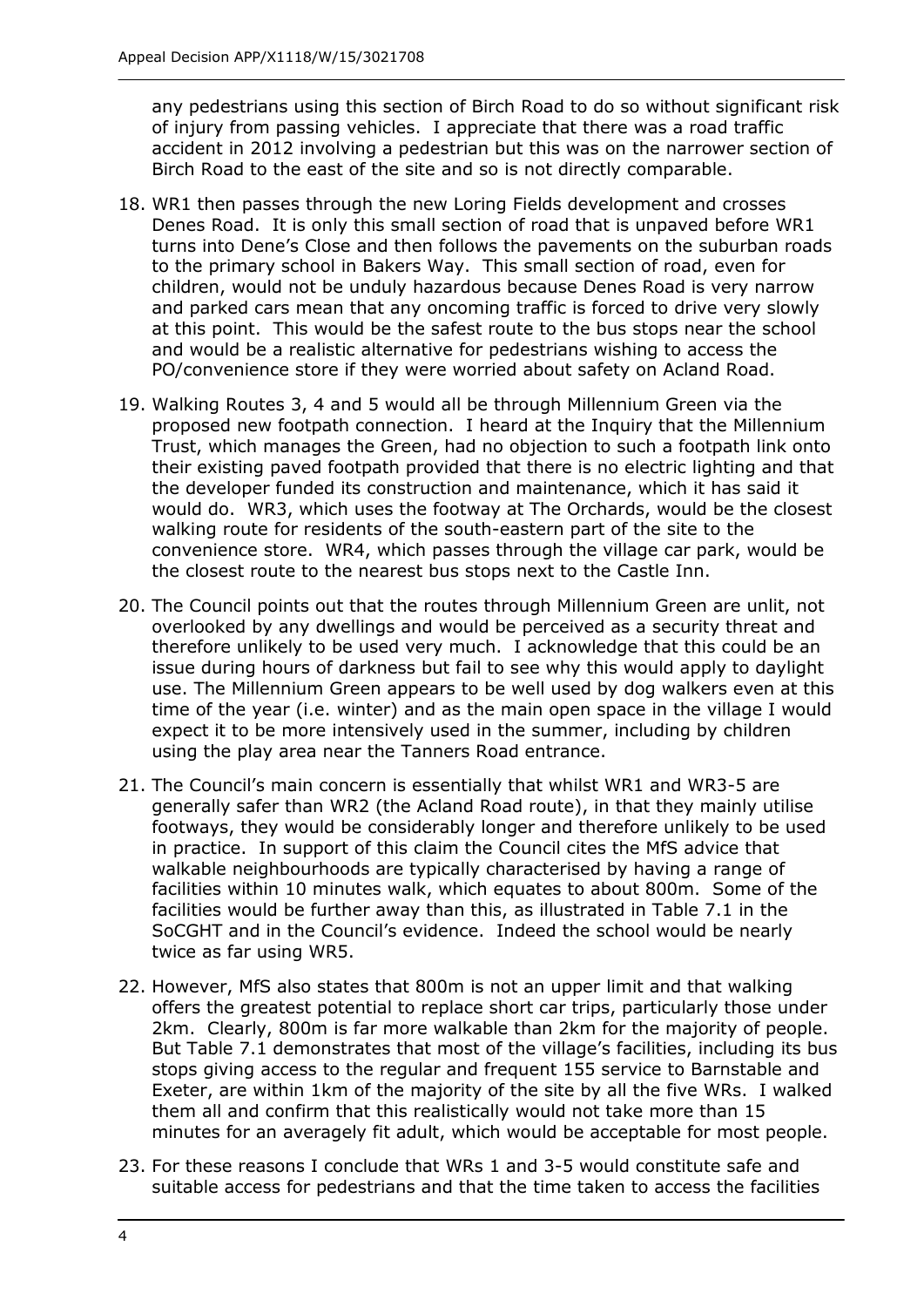in the village would be unlikely to dissuade the majority of people from walking to them from the site and back again. These routes are therefore a suitable alternative to WR2, the shortest route to most village facilities using Acland Road, which is not a safe route. I therefore conclude that the site would have safe and suitable access by sustainable modes of transport to key facilities.

- 24. 'Saved' LP Policy TRA1A requires that a development proposal that will generate a significant amount of travel or have an impact on the local highway network will only be permitted if it will have good accessibility to a choice of transport modes including walking, cycling and public transport. For the above reasons I have concluded that the proposed development would have good or at least satisfactory access using sustainable modes of transport and the Council acknowledges that its residual traffic impact on the local highway network would be acceptable, subject to the obligations in UU2. It would therefore comply with this policy.
- 25. 'Saved' LP Policy TRA6 states that development will only be permitted where:- a) provision is made for safe access onto and egress from the highway for all forms of travel serving the site; b) the functioning of the road network or the safety of highway users is not harmed; and c) the character and setting of the locality is not harmed by any highway works necessary to accommodate the level of traffic generated by the development.
- principle about a vehicular access onto the site from Birch Road as per the illustrative plan, and I have concluded there would be safe access for walkers and cyclists. Regarding b), the Council acknowledges that its residual traffic impact on the local highway network would be acceptable, subject to the obligations in UU2. And in terms of c), the Council has raised no objections on these grounds. The proposal would therefore comply with Policy TRA6. 26. In respect of a), the Council confirmed at the Inquiry that it has no concerns in
- 27. I accord little weight to Policies DMO4 and DM05 of the emerging Joint North Devon and Torridge Local Plan because of the limited stage it has reached in the adoption process, but the proposal would in any case comply with these emerging Policies, which essentially require the same things as the existing development plan policies.
- 28. For the same reasons as above, the proposal would also comply with the relevant parts of the NPPF in terms of safe and suitable access for all people and its residual cumulative impact on the highway network, in particular paragraphs 17 (penultimate bullet point), 32, 38 and 69.

## *Sustainability*

 29. The site is on the edge of Landkey, a sizeable village with a range of facilities including a PO/convenience store, primary school, nursery, regular and frequent public bus service, pub, village hall and churches. Importantly it is no more than 3km to the edge of Barnstable and about 5km to Barnstable town centre with its extensive retail offer and full range of services that such a large town provides. Barnstable is a short bus or cycle ride from the site. I have concluded that access to the site would be satisfactory if not good including for those using sustainable transport modes and so the location of the site is inherently sustainable.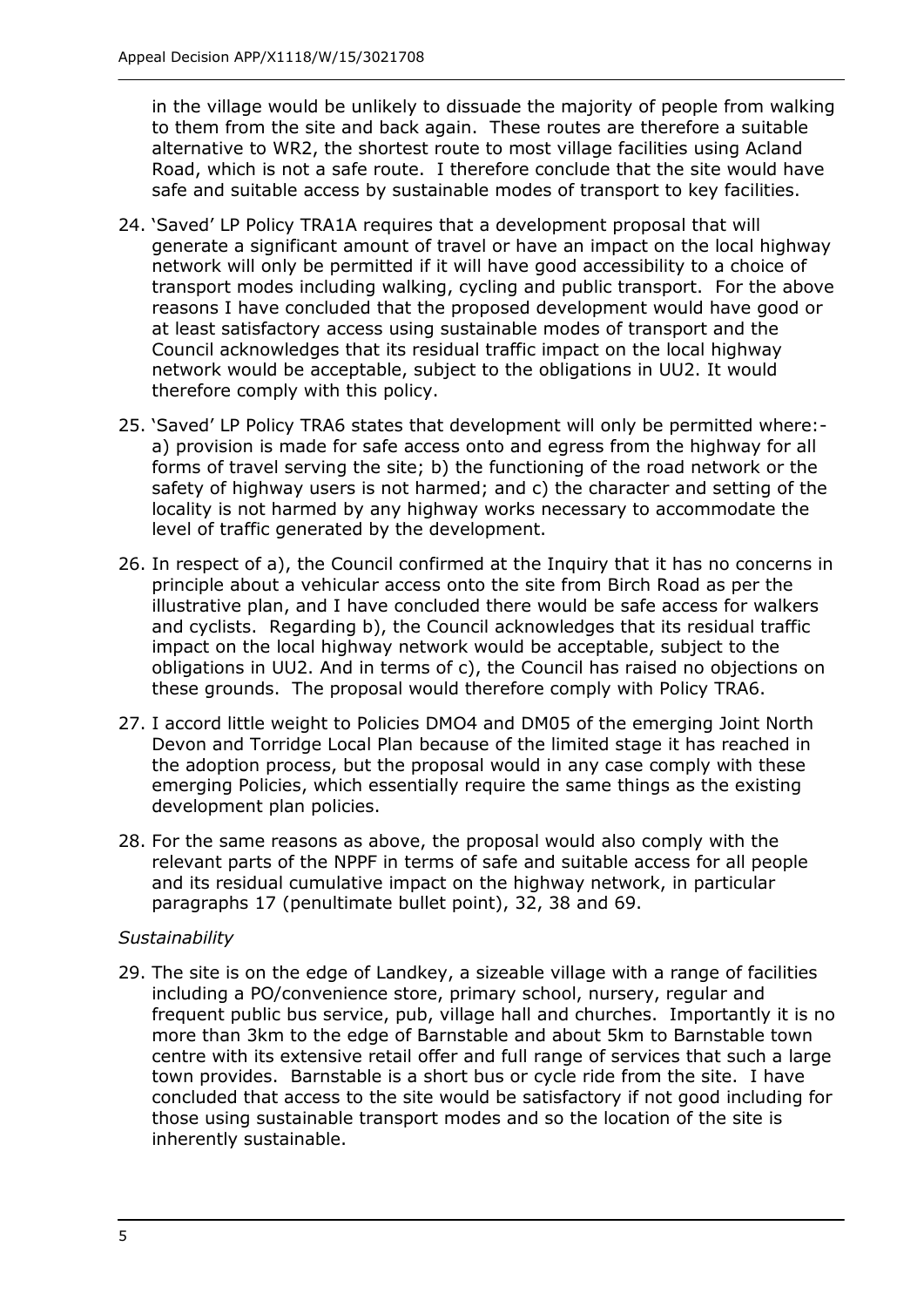- 30. I have indicated above that paragraph 49 of the NPPF is invoked because the Council acknowledges that it cannot currently demonstrate a 5-year supply of deliverable housing sites. The fact that the site lies outside the village's development boundary and that the proposal would be contrary to LP Policies ENV1 and HSG2 carries limited weight because these policies are out-of-date.
- 31. NPPF paragraph 14 states that development proposals that accord with the development plan should be approved without delay and I have found that the proposal would accord with LP Policies TRA1A and TRA6. It also states that where relevant policies (in this case those in regard to housing supply) are out- of-date, permission should be granted unless any adverse impacts of doing so would significantly and demonstrably outweigh the benefits, when assessed against the policies in the framework as a whole.
- 32. The proposal would provide 77 new dwellings, of which 27 would be affordable (35% of the total). These are considerable social benefits in an area which has a pressing need for both market and affordable homes, and the construction of such units would also have a proportionate economic benefit. There are no environmental disbenefits. Such provision in an area of declared under-supply is a significant benefit in accordance with the NPPF, in particular paragraphs 6- 8.
- 33. In conclusion, the proposed development would be located in a large village with a range of facilities accessible by sustainable transport modes and would provide much needed market and affordable homes in an area with an acknowledged under-supply of such dwellings. For these reasons it would be sustainable development.

## **S106 Agreement and Unilateral Undertakings**

- 34. There are two signed UUs and an Agreement signed by both main parties, all dated 17 February 2016. The Agreement and UU1 are similar. The difference to affordable housing. First, the appellants argue that a tenure split of 50% social rent and 50% intermediate housing in the affordable units as set out in UU1 rather than the Council's normal requirement of a 75%:25% split would make the proposed development more viable and ensure the speedy delivery of the affordable units. However, I have seen no evidence to support the case that the scheme is not viable with the normal 50:50 split and so I favour the wording in the Agreement rather than that in UU1. between them is in respect of only two matters set out in Schedule 1 relating
- 35. The other matter of dispute is that the appellants, also in Schedule 1 of UU1, want to allow the maximum equity in a shared ownership unit to be 100%, is a rural scheme. Whilst this dispute may well be academic in view of the likely provisions of the Housing and Planning Bill currently going through Parliament, I cannot see any justification for altering the Council's normal whereas the Council consider it should be restricted to 80% equity because this provisions in respect of such rural affordable housing.
- 36. Accordingly I favour the wording set out in the Agreement rather than UU1 in both these respects.
- affordable units with a 75%:25% split as detailed above in clusters of no more than 6-10 dwellings via a scheme to be agreed with the Council prior to 37. The Agreement obliges the appellants to provide 35% of the dwellings as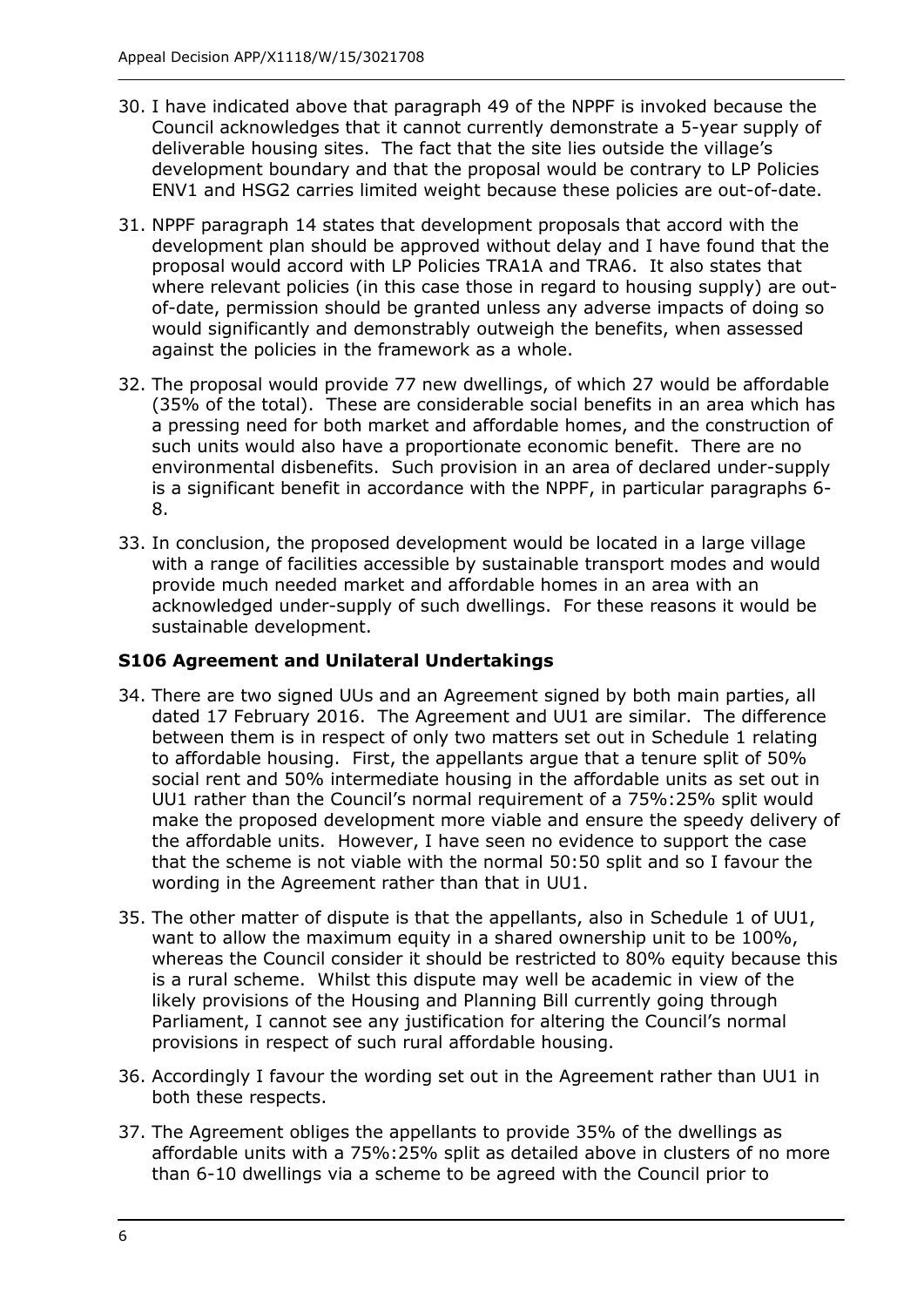commencement of development and in accordance with customary agreed occupancy criteria. It also requires financial contributions towards outdoor recreation space (the football club and/or playing fields in Landkey) and built community floor space (such as a village hall, community café or business site public space and a Multi Use Games Area (MUGA) prior to occupation of office); provision of allotments to be transferred to a suitable management company prior to first occupation of the market houses; and provision of onany of the dwellings.

- 38. The Council has confirmed that all these obligations are necessitated by, related and proportionate to the proposed development and that the financial contributions for each of the above matters would not exceed five individual contributions. I have no reason to doubt what the Council says. The obligations in the Agreement therefore comply with Regulations 122 and 123 of  the *Community Infrastructure Levy Regulations 2010* (the CIL Regs).
- 39. UU2 obliges the appellants to address the County matters, namely those related to highways/transport and education in the area. In respect of the former it obliges them to pay a £200,000 contribution to the enhancement of limit signs on Birch Road); agree in writing prior to occupation of any dwelling a Travel Plan designed to reduce the number of commuting trips by private car; and not to commence development until they have entered into a Section and Acland Cross. In respect of education it obliges the appellants to pay a contribution of £429,391 towards education infrastructure, including £210,683 towards the expansion of Orchard Vale Primary School in Barnstable, the nearest primary school suitable for substantial expansion. the Route 155 bus service in phased instalments during the course of the development; fund the costs of traffic regulation orders (such as moving speed 278 agreement to ensure the provision of the road improvements to Birch Road
- 40. The County Council has confirmed that all these obligations are necessitated by, related and proportionate to the proposed development and that the financial contributions for each of the above matters would not exceed five individual contributions. I have no reason to doubt what the County Council says. The obligations in the Agreement therefore comply with Regulations 122 and 123 of the CIL Regs.

## **Conditions**

- to me at the Inquiry. A number of these conditions including those related to which is a reserved matter. It is not therefore necessary to include such 41. A revised agreed list of conditions to the one contained in the SoCG was given the details of the estate roads and footpaths relate to the layout of the site, conditions at this outline stage.
- 42. Conditions are however necessary for the following reasons:-
- to make clear the extent of the site in order to provide certainty;
- to ensure sound ecological mitigation and management of the site prior to first occupation of the dwellings in accordance with local and national policy;
- to ensure satisfactory surface water drainage in order to prevent flooding prior to commencement;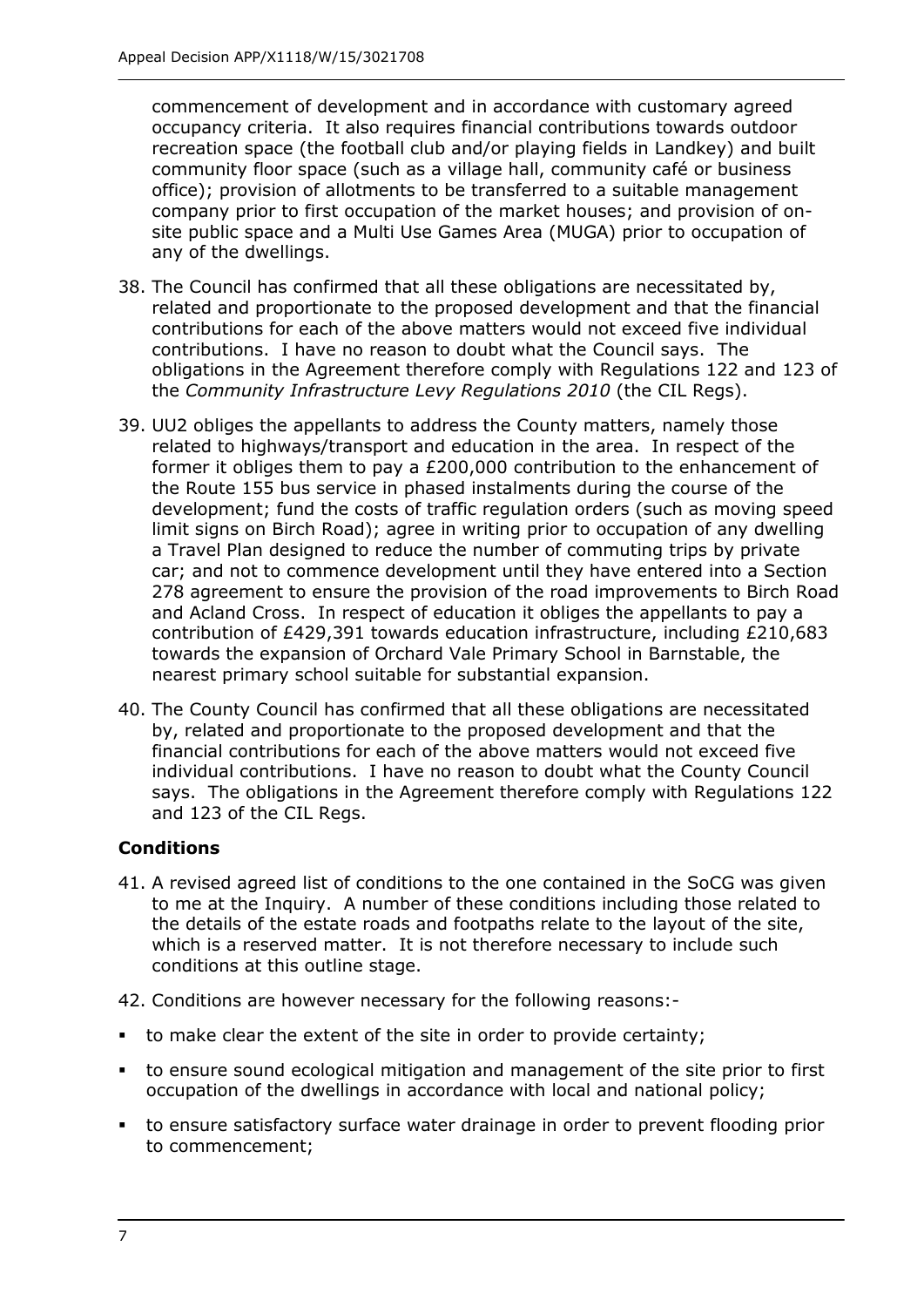- Road and at Acland Cross in the interests of road safety; to prevent use of the site prior to the off-site highway improvements in Birch
- to require a 15% reduction in regulated carbon emissions beyond current Building Regulations for the development in accordance with local policy and in the interests of sustainable construction;
- phased way which does not prejudice highway safety or the living conditions of to ensure that the delivery of various parts of the development occurs in a nearby residents;
- and approval of a Construction Management Plan prior to commencement in order to safeguard the living conditions of adjoining residents and in the interest of highway safety and convenience.

## **Conclusion**

 43. For the reasons given above I conclude that the appeal should be allowed, subject to the conditions below.

## *Nick Fagan*

## INSPECTOR

#### Schedule of Conditions

- 1. The site hereby approved for development shall be as shown on the submitted location plan (131004 L01 02).
- and other features), layout and scale (herein after called the "reserved matters") shall be submitted to and approved in writing by the local planning authority before any development begins and the development shall be 2. Details of the access, appearance, landscaping (including retained planting carried out as approved.
- Planning Authority before the expiration of three years from the date of this permission and the development shall begin no later than 3 years from the date of this permission or not later than 2 years from the approval of the last 3. Application for approval of the reserved matters shall be made to the Local "reserved matters" to be approved.
- 4. No dwelling to be occupied until an ecological mitigation and management plan has been submitted to and approved in writing by the Local Planning Authority. It shall provide for the management of the public open space to enhance the biodiversity interest. The development shall be carried out in accordance with the approved details.
- accordance with the approved details. 5. The development hereby permitted shall not be commenced until such time as a surface water drainage scheme (including a full drainage masterplan and associated drainage calculations) has been submitted to, and approved in writing by, the Local Planning Authority (LPA). The scheme shall ensure that no surface water drains on to any County Highway. The scheme shall be fully implemented and subsequently maintained, in accordance with the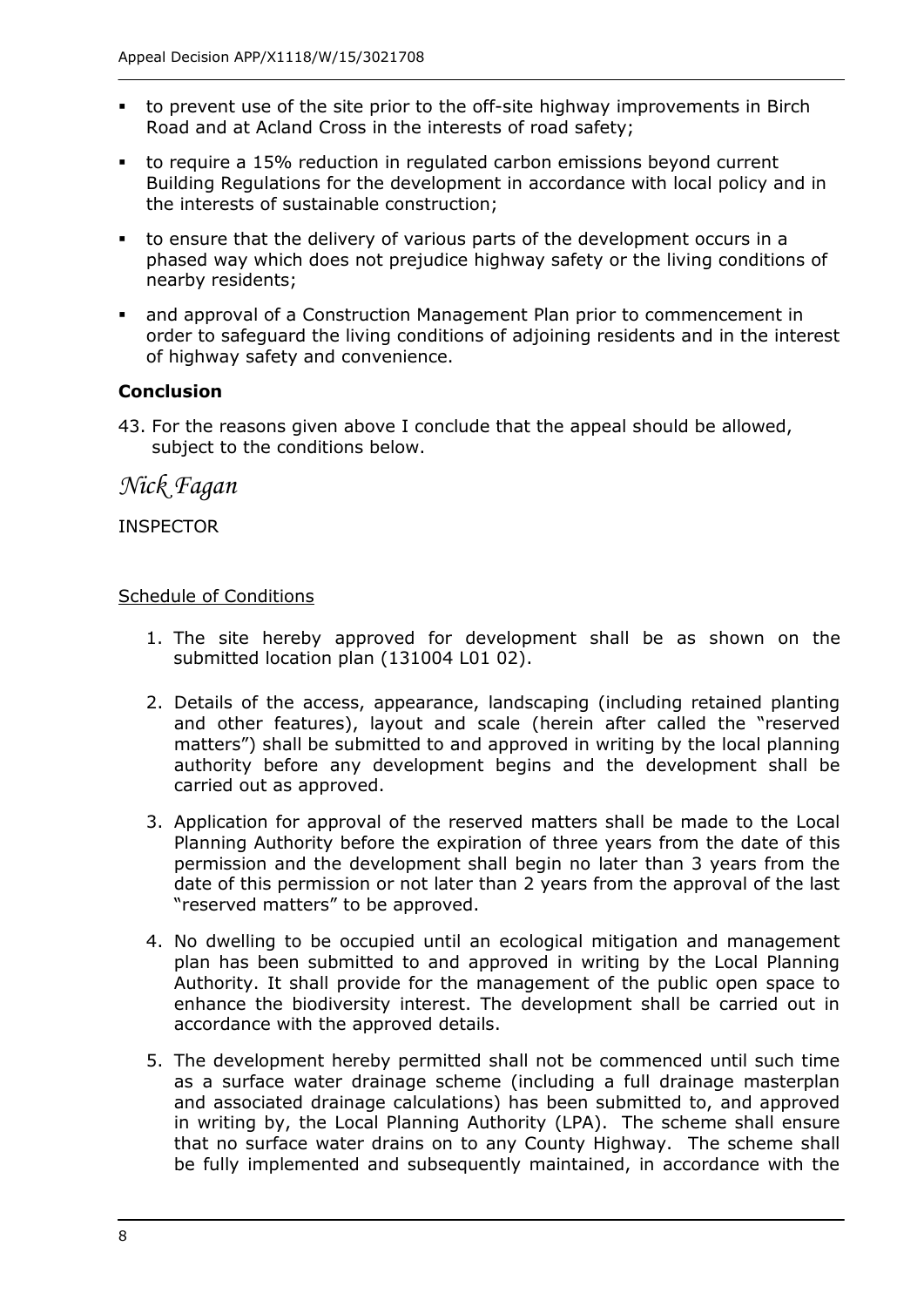timing / phasing arrangements embodied within the scheme, or within any other period as may subsequently be agreed, in writing, by the LPA.

- 6. No part of the development hereby approved shall come into its intended use until the off-site highway works as shown indicatively on drawing no. PHL/004 revision A have been constructed and made available for use.
- PHL/004 revision A have been constructed and made available for use. 7. The development hereby approved shall not be carried out otherwise than in accordance with a phasing programme which shall previously have been submitted to and approved by the local planning authority in writing.
- 8. Within 3 months of the final dwelling being occupied a post construction report shall be submitted to the Local Planning Authority demonstrating that at least a further 15% reduction in regulated carbon emissions beyond current Building Regulations has been provided by either on-site renewable technologies or fabric efficiency measured against SAP (DER/TER).
- 9. Prior to commencement of any part of the site the Planning Authority shall have received and approved a Construction Management Plan (CMP) including:
	- a. the timetable of the works;
	- b. daily hours of construction;
	- c. any road closure;
	- d. hours during which delivery and construction traffic will travel to and from the site, with such vehicular movements being restricted to between 8:00am and 6pm Mondays to Fridays inc.; 9.00am to 1.00pm Saturdays, and no such vehicular movements taking place on Sundays and Bank/Public Holidays unless agreed by the planning Authority in advance;
	- the development and the frequency of their visits; e. the number and sizes of vehicles visiting the site in connection with
	- f. the compound/location where all building materials, finished or unfinished products, parts, crates, packing materials and waste will be stored during the demolition and construction phases;
	- g. areas on-site where delivery vehicles and construction traffic will load or unload building materials, finished or unfinished products, parts, crates, packing materials and waste with confirmation that no construction traffic or delivery vehicles will park on the County highway for loading or unloading purposes, unless prior written agreement has been given by the Local Planning Authority;
	- h. hours during which no construction traffic will be present at the site;
	- i. the means of enclosure of the site during construction works:
	- i. the means of enclosure of the site during construction works;<br>j. details of proposals to promote car sharing amongst construction staff in order to limit construction staff vehicles parking off-site;
	- k. details of wheel washing facilities and obligations;
	- l. The proposed route of all construction traffic exceeding 7.5 tonnes;
	- m. Details of the amount and location of construction worker parking; and
	- prior to commencement of any work. n. Photographic evidence of the condition of adjacent public highway

\_\_\_\_\_\_\_\_\_\_\_\_\_\_\_\_\_\_\_\_\_\_\_\_\_\_\_\_\_\_\_\_\_\_\_\_\_\_\_\_\_\_\_\_\_\_\_\_\_\_\_\_*End of Conditions*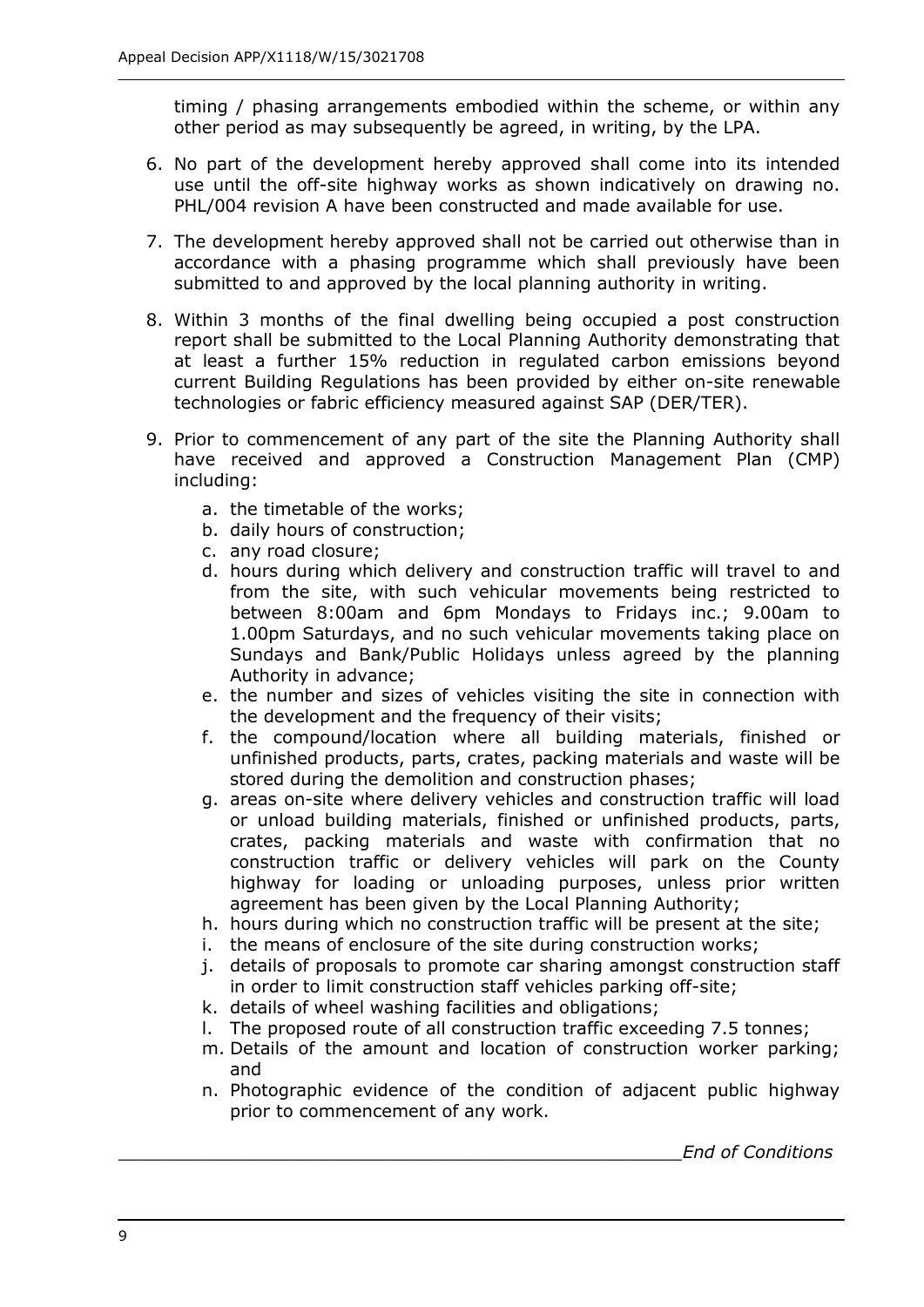#### **APPEARANCES**

FOR THE APPELLANTS:

| Anthony Crean QC                               | Kings Chambers, Birmingham<br>instructed by Neal Jillings                                 |
|------------------------------------------------|-------------------------------------------------------------------------------------------|
| Called:                                        |                                                                                           |
| Alex Wozniczko<br>CEng MICE MCIHT              | Awcock Ward Patrnership                                                                   |
| <b>Neal Jillings</b><br>BSc (Hons) MA MRTPI    | Jillings-Heynes Planning                                                                  |
| FOR THE LOCAL PLANNING AUTHORITY:              |                                                                                           |
| Peter Wadsley                                  | Counsel, St Johns Chambers, Bristol<br>instructed by the Solicitor of North Devon Council |
| Called:                                        |                                                                                           |
| Mark Baker<br>BSc MICE CEng FCIT FCILT Eur Ing | Mark Baker Consulting Ltd                                                                 |
| <b>Graham Townsend</b><br><b>MA DipTP</b>      | Planning Officer, North Devon Council                                                     |
| <b>INTERESTED PERSONS:</b>                     |                                                                                           |
| <b>Mathew Collins</b>                          | Highways Officer, Devon County Council                                                    |
| David Luggar                                   | District Ward Member & Local Resident                                                     |
| Glyn Lane                                      | As above                                                                                  |
| <b>Richard Prowse</b>                          | Chair of Parish Council & Local Resident                                                  |
| Neil Hookway                                   | Local Resident                                                                            |
| Keith Woodyer                                  | Local Resident                                                                            |
| Ian Nunn                                       | Local Resident                                                                            |
| Suzanne Reed                                   | <b>Local Resident</b>                                                                     |
| Jonathan Reed                                  | Local Resident                                                                            |
| Rev Marilyn Tricker                            | <b>Local Resident</b>                                                                     |
|                                                |                                                                                           |

 \_\_\_\_\_\_\_\_\_\_\_\_\_\_\_\_\_\_\_\_\_\_\_\_\_\_\_\_\_\_\_\_\_\_\_\_\_\_\_\_\_\_\_\_\_\_\_*End of Appearances List*